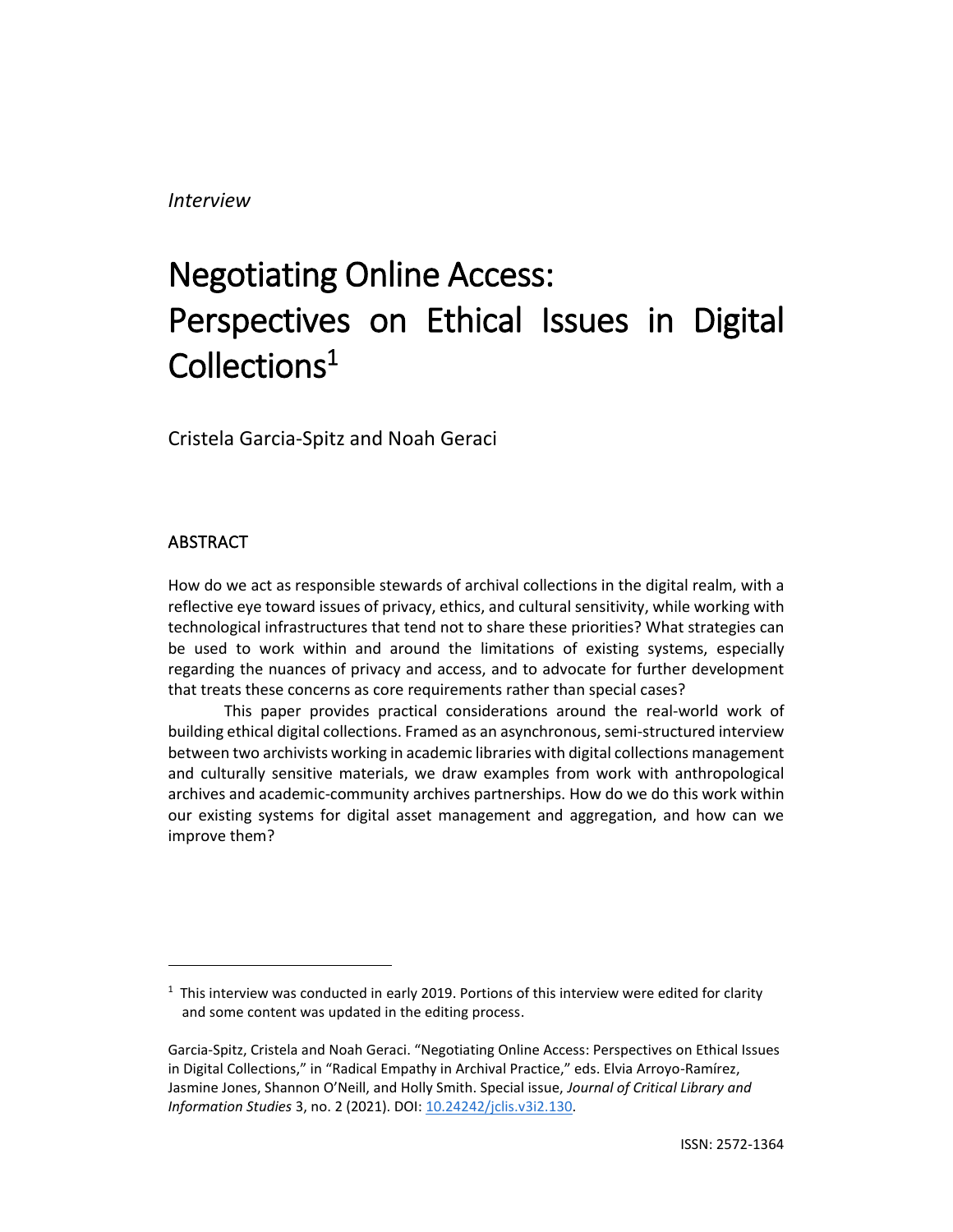#### INTRODUCTION

Existing digital library infrastructures can present challenges to the preservation of marginalized histories. From challenging assumptions about access to contending with Unicode errors, digital library and archive workers seeking to ethically steward collections that fall outside of the "(in)visible default of western, white, straight and male"<sup>2</sup> must frequently strategize, troubleshoot, create workarounds, and advocate for tools, time, and resources to appropriately serve such collections.

In recent years, discussions of social justice, diversity, and inclusion have found a more prominent place in professional cultures of digital librarianship. One illustrative example of this emerging emphasis on social justice is the evolving mission of the Digital Library Federation (DLF), a prominent US-based consortium in the digital library field. Until late 2012, DLF described the organization on its website as "a consortium of libraries and related agencies that are pioneering the use of electronic-information technologies to extend collections and services."<sup>3</sup> After multiple shifts in wording between 2012 and 2016, the description of DLF was changed to refer to itself as "networked member institutions and a robust community of practice advancing research, learning, social justice, & the public good through digital library technologies."<sup>4</sup> The change in focus for DLF appears to reflect that social justice and community engagement has become a more visible focus for many academic libraries. In addition, digitization and digital collection building are often a significant part of these libraries' efforts to engage with historically marginalized community groups.<sup>5</sup>

Yet many repository systems tasked with managing and publishing these valuable digital collections are, like the internet itself, descended from genealogies of militaryfunded computer science research, not from community-based principles or design processes. For example, the Fedora architecture, which forms a layer of the current

<sup>&</sup>lt;sup>2</sup> Elvia Arroyo- Ramírez, "Invisible Defaults and Perceived Limitations: Processing the Juan Gelman Files," *Medium*, October 31, 2016, https://medium.com/on-archivy/invisible-defaultsand-perceived-limitations-processing-the-juan-gelman-files-4187fdd36759.

<sup>3</sup> "DLF » About," Digital Library Federation, November 23, 2012, [h](https://web.archive.org/web/20121123001307/http:/www.diglib.org:80/about/)ttps://web.archive.org /web/20121123001307/http://www.diglib.org:80/about/.

<sup>&</sup>lt;sup>4</sup> "About the Digital Library Federation[,](https://web.archive.org/web/20160316222547/https:/www.diglib.org/about/)" Digital Library Federation, March 16, 2016, https://web.archive.org/web/20160316222547/https://www.diglib.org/about/.

<sup>&</sup>lt;sup>5</sup> Many examples of such projects can be found in the list of grants awarded under the Council on Library and Information Resources (CLIR)'s Digitizing Hidden Collections program, which has been running in its current form since 2015 and funded the Sherman Indian Museum digitization project discussed in this interview. See "Funded Projects," Council on Library and Information Resources, accessed July 8, 2021, https://www.clir.org/hiddencollections /funded-projects/.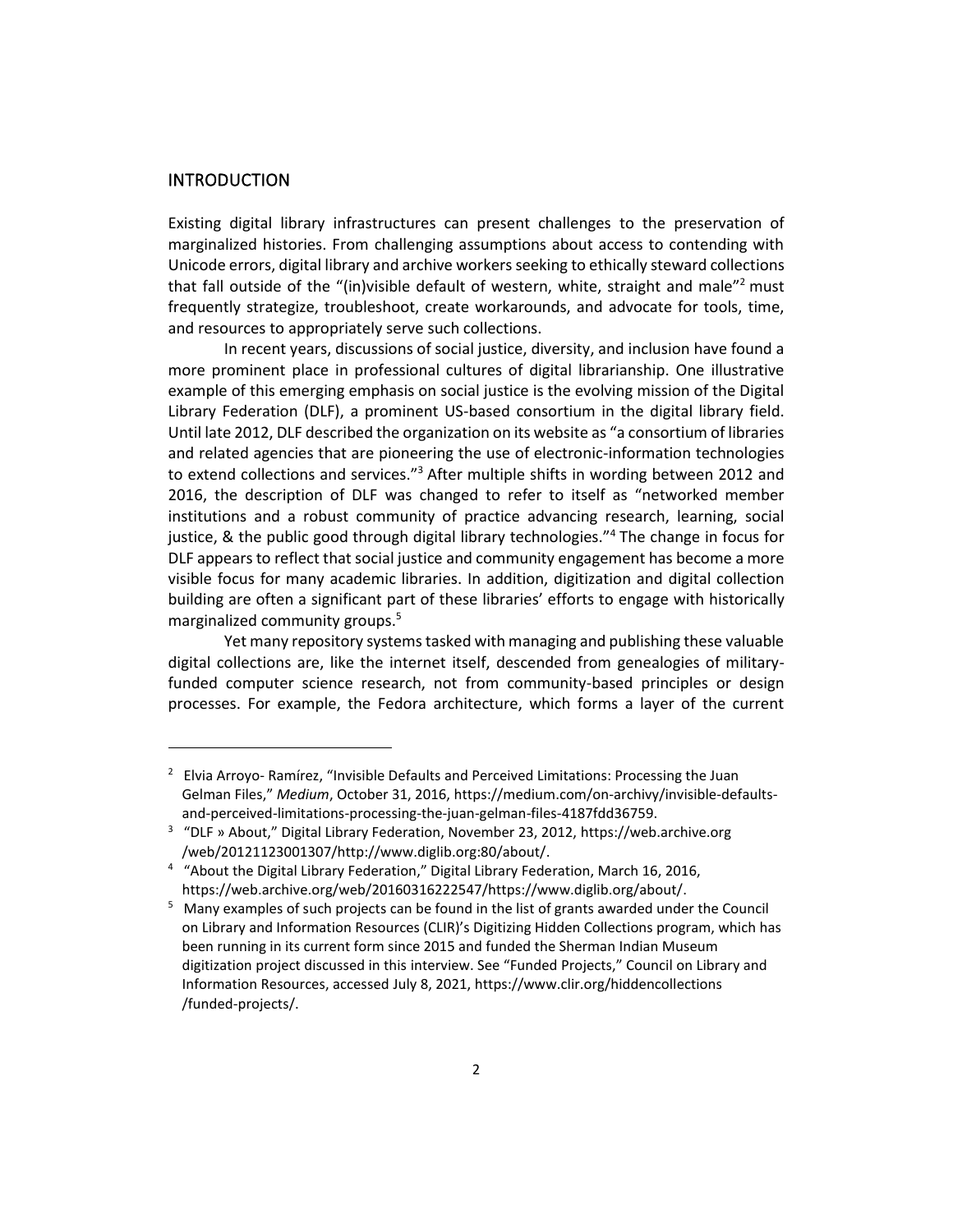Samvera and Islandora digital repository frameworks, was first described in a paper based on research funded by the Defense Advanced Research Project Agency (DARPA), an agency of the United States Department of Defense.<sup>6</sup>

Working within these contradictions—particularly in the complex hierarchical organizations in which many digital repositories reside—presents myriad challenges and opportunities requiring extensive, often ongoing, technological and interpersonal work. Broad calls to action such as "listen to the community" or "center marginalized voices" form starting points to be interpreted into context-specific strategies and tactics, not fully-fledged answers in themselves.

This conversation between two archivists, both of whom work with digital collections in University of California (UC) libraries and have worked with materials considered culturally sensitive, seeks to explore connections between wide-reaching concepts of empathy and social justice, and hands-on decision-making in digital collections and repository design.

#### THE INTERVIEW

# *How did you first start thinking about issues of privacy and cultural sensitivity with digital collections?*

**Garcia-Spitz:** I first started thinking about issues of privacy and cultural sensitivity in 2009 when I started in the role of Project Manager for a project to digitize photographs from three collections within the Melanesian Archive at the UC San Diego (UCSD) Library. Two of the collections were from anthropologists' papers, and the third was a doctor who had traveled around the Pacific. The donor from one of the anthropologists' papers asked that certain images be restricted from being displayed online. Fortunately, we were designing our first public access system for our digital collections website in 2009–2010, so we were able to design with some of these considerations in mind. But as we move from a locally developed system into an open-source community developed Samvera-based system, these "special requirements" have been additional work to maintain.

**Geraci:** Similarly, it was issues around access in a specific digitization project that brought this to the fore for me: in my case, a collaboration between UC Riverside (UCR) Library and the Sherman Indian Museum, a local museum of Native American history. Though I

<sup>&</sup>lt;sup>6</sup> Sandra Payette and Carl Lagoze, "Flexible and Extensible Digital Object and Repository Architecture (FEDORA)," in *Research and Advanced Technology for Digital Libraries*, ed. Christos Nikolaou and Constantine Stephanidis, Lecture Notes in Computer Science (Berlin, Heidelberg, Germany: Springer, 1998), 41-59, https://doi.org/10.1007/3-540-49653-X\_4.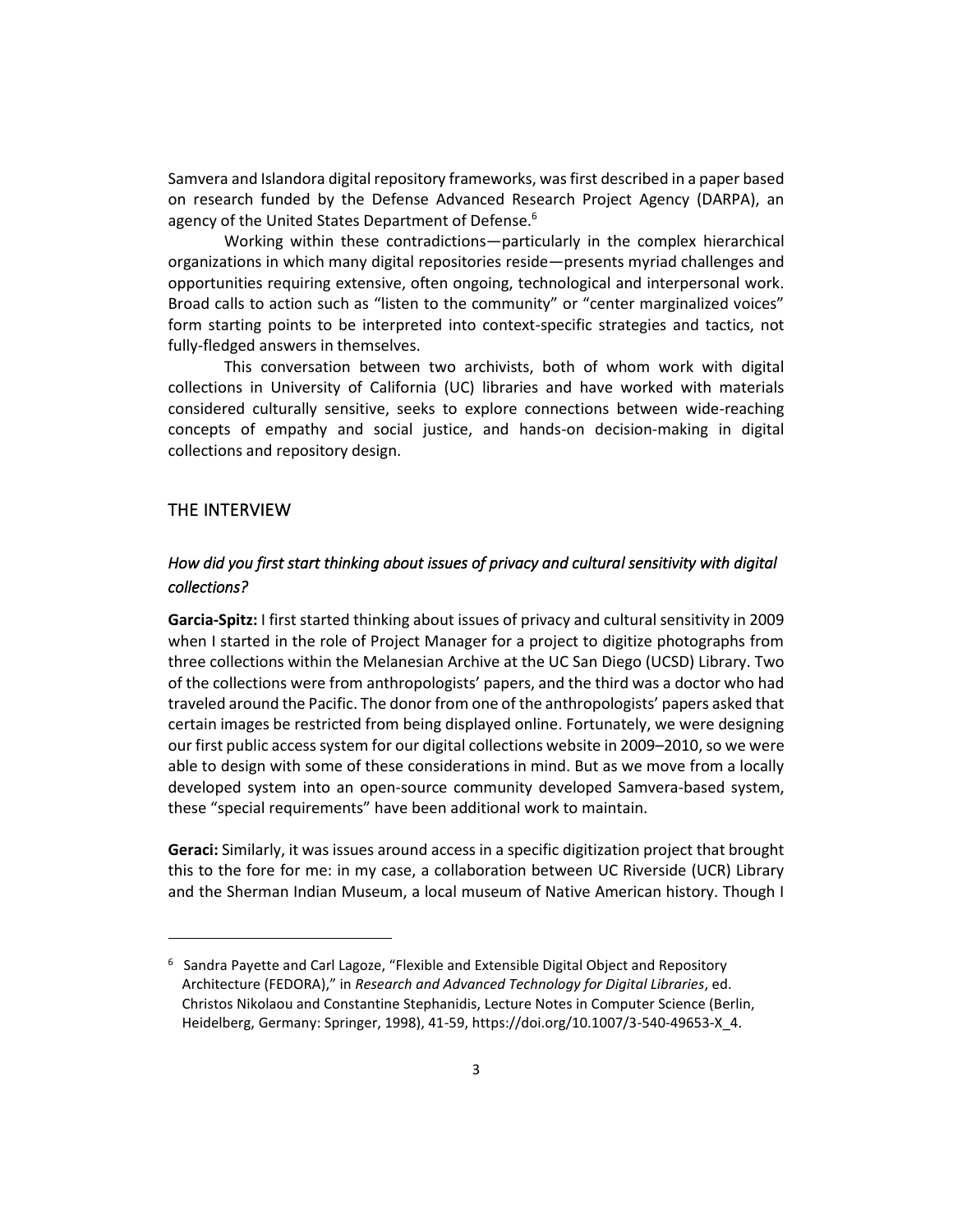entered the archives field with an activist, community-oriented bent, it wasn't until moving into my current, more technical role, that I started thinking specifically about the challenges posed by current library and archives technologies in meeting community needs. In this case, our existing systems and workflows in the library were oriented around publishing all digital collections to the web in full, for unmediated public access. Meeting the museum and its communities' needs around retaining privacy for particular materials is something we're committed to but accomplishing that in our current systems was challenging.

It's exciting that the timing lined up with the project you were working on and the initial public access system design. What did it look like to design those considerations in mind and what have been the challenges in maintaining those design choices?

**Garcia-Spitz:** There were a couple of different conditions that arose from these collections. There were images that the anthropologist did not want to display for a period of fifty years for privacy considerations of individuals and images that were not to be displayed online at all because they depicted certain rituals. Research practices of anthropologists, who have "primary ethical obligations to the people they study and to the people with whom they work"<sup>7</sup> require considering issues of privacy and confidentiality.

There were also images with restrictions imposed by curators, in recognition of cultural sensitivities of the communities and individuals (or their descendants); some images had frontal nudity and the curator did not want for the images to be taken out of context, especially in cases where the society had converted to Christianity and the norm shifted to wearing more modest clothing. There were also images of deceased people that could potentially be offensive or cause distress to their descendants. Rather than restrict these images, we designed a click-through warning to avoid inadvertently exposing the images to viewers who may need notice to decide whether to view them. We attempted to balance this with what may be made available to scholars who need access to these images for research purposes.

The solution was to implement more granular metadata to establish access reflective of cultural sensitivities, donor-imposed restrictions, and curatorial decisions. We rethought how we captured rights statements and access restrictions in the object's metadata, so that we could be more explicit about when an object should be restricted, for how long, and why and when there should be additional conditions like taking the action of having a restricted note or click-through agreement and displaying the terms of the click-through agreement. However, as we moved from a locally designed system to a Samvera community-developed system, it required more programming to maintain this

<sup>&</sup>lt;sup>7</sup> "Principles of Professional Responsibility," American Anthropological Association Ethics Forum, November 1, 2012, http://ethics.americananthro.org/category/statement/.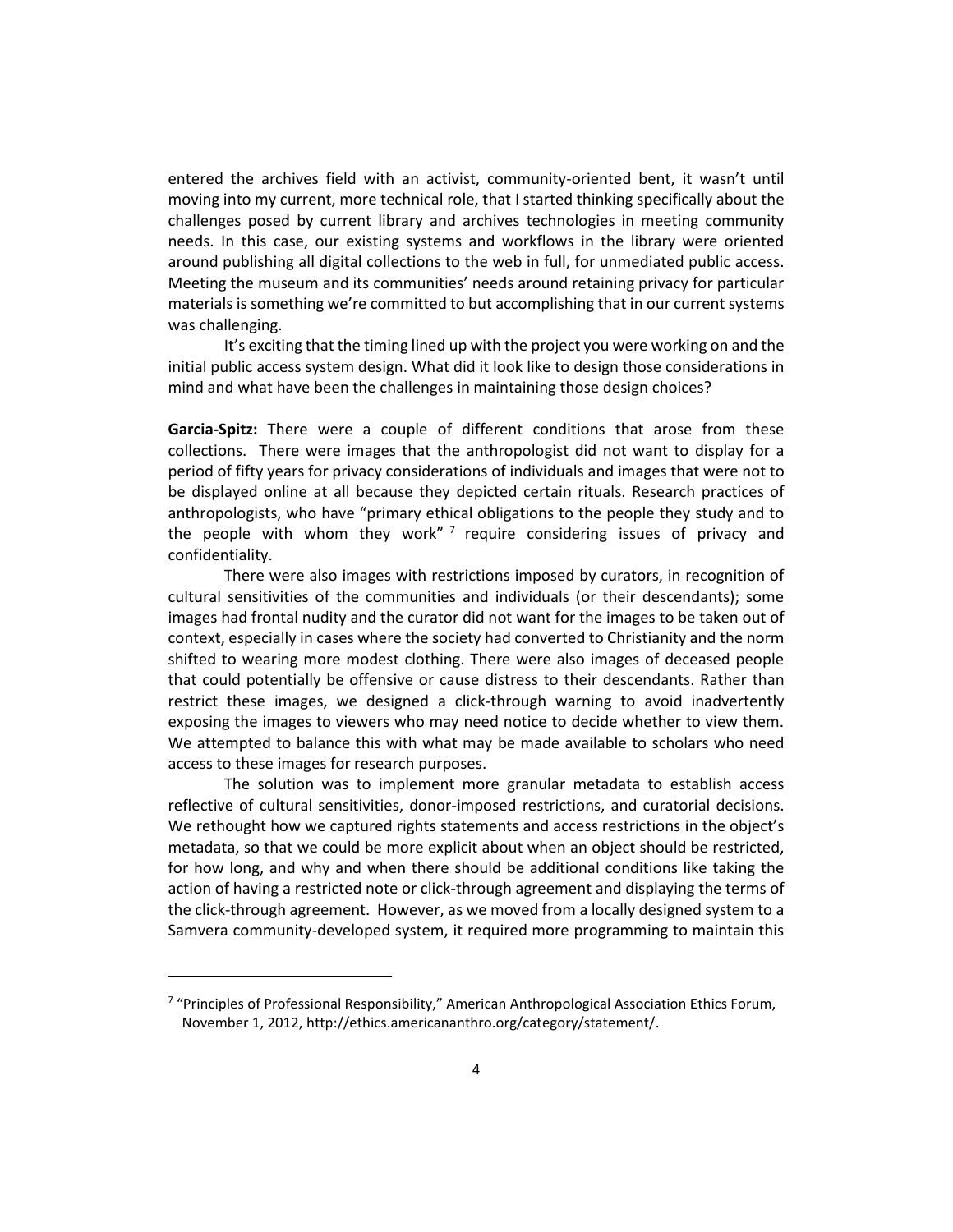granular metadata and to make it actionable so that the digital objects are displayed appropriately as either restricted or with a click-through agreement.

|                             |                                      | <b>LIBRARY DIGITAL COLLECTIONS</b>                                                                       |             |         |                                    |                                                                                                               | <b>UC</b> San Diego                           |
|-----------------------------|--------------------------------------|----------------------------------------------------------------------------------------------------------|-------------|---------|------------------------------------|---------------------------------------------------------------------------------------------------------------|-----------------------------------------------|
| Home                        | About -                              | Browse By $\sim$                                                                                         | Help $\sim$ | Sign In | <b>The Library</b>                 |                                                                                                               |                                               |
|                             |                                      |                                                                                                          |             |         |                                    |                                                                                                               | <b>Search Digital Collections</b><br>$\alpha$ |
|                             |                                      |                                                                                                          |             |         | « Previous 4 of 120 results Next » |                                                                                                               |                                               |
|                             |                                      | Young Australian Aboriginal woman in a field.                                                            |             |         |                                    |                                                                                                               |                                               |
|                             |                                      |                                                                                                          |             |         |                                    |                                                                                                               |                                               |
|                             |                                      |                                                                                                          |             |         |                                    |                                                                                                               |                                               |
|                             |                                      |                                                                                                          |             |         |                                    |                                                                                                               |                                               |
|                             |                                      |                                                                                                          |             |         |                                    |                                                                                                               |                                               |
|                             |                                      |                                                                                                          |             |         |                                    |                                                                                                               |                                               |
|                             |                                      |                                                                                                          |             |         |                                    |                                                                                                               |                                               |
|                             |                                      |                                                                                                          |             |         |                                    |                                                                                                               |                                               |
|                             |                                      |                                                                                                          |             |         |                                    |                                                                                                               |                                               |
|                             |                                      | <b>Culturally Sensitive Content</b>                                                                      |             |         |                                    |                                                                                                               |                                               |
|                             |                                      | images of deceased persons may cause sadness or distress, particularly to the relatives of these people. |             |         |                                    | This is an image of a person or persons now deceased. In some Aboriginal Communities, hearing names or seeing |                                               |
|                             | Would you like to view this content? |                                                                                                          |             |         |                                    |                                                                                                               |                                               |
|                             |                                      |                                                                                                          |             |         |                                    | Yes, I would like to view this content.                                                                       |                                               |
|                             |                                      |                                                                                                          |             |         |                                    |                                                                                                               |                                               |
|                             |                                      |                                                                                                          |             |         |                                    |                                                                                                               |                                               |
|                             |                                      |                                                                                                          |             |         |                                    |                                                                                                               |                                               |
|                             |                                      |                                                                                                          |             |         |                                    |                                                                                                               |                                               |
|                             |                                      |                                                                                                          |             |         |                                    |                                                                                                               |                                               |
|                             |                                      |                                                                                                          |             |         |                                    |                                                                                                               |                                               |
|                             |                                      |                                                                                                          |             |         |                                    |                                                                                                               |                                               |
|                             |                                      |                                                                                                          |             |         |                                    |                                                                                                               | $\overline{+}$                                |
|                             | • Restricted View                    |                                                                                                          |             |         |                                    |                                                                                                               |                                               |
| <b>Access</b><br>Collection |                                      |                                                                                                          |             |         |                                    |                                                                                                               |                                               |
|                             |                                      | • Sylvester M. Lambert Photographs                                                                       |             |         |                                    |                                                                                                               |                                               |
| <b>Creation Date</b>        |                                      |                                                                                                          |             |         |                                    |                                                                                                               |                                               |

*Figure 1. Screenshot of an object with a restricted view and click-through agreement in the UC San Diego Library Digital Collections website.*

We have a great team working on it and I'm thankful for their efforts. Digital libraries operate through collaborative effort by different groups across the organization, especially at the UC San Diego Library. Collectively, our Digital Library Development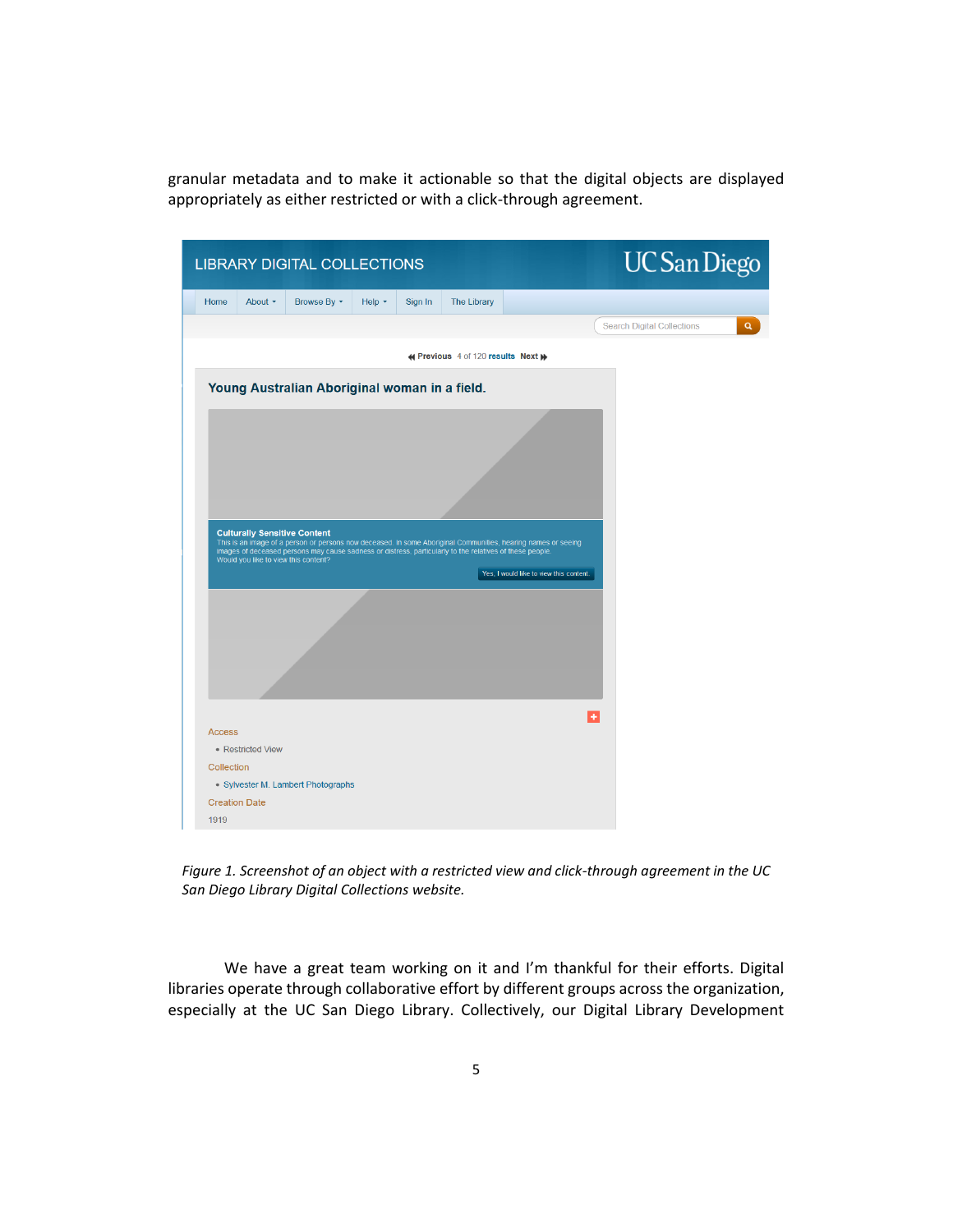Program, Special Collections & Archives, Metadata Services, Information Technology Services, Research Data Curation Program, and collection curators work together to ensure the creation, management, delivery, and preservation of our digital assets. It's a big team of folks, perhaps too numerous to name individually, but each person plays an important role.

**Geraci:** I really like the way access restrictions are handled in UCSD's digital collections, especially that it's not a binary of public/restricted, but that the click-through option is also available, which provides both an additional level of nuance and demonstrates respect for people using the collections. Those three options for levels of access would meet the needs of most communities and collections I've worked with so far.

At UCR, the primary challenge is that we don't have a locally managed public access layer for digital collections. Instead, we rely on an aggregator service to publish collections. In our case, that's Calisphere, run by the California Digital Library (CDL). Calisphere and our CDL colleagues are wonderful. But aggregators by their nature are public-facing websites designed to promote and disseminate the broadest possible access to materials. Their guidelines are often explicit in requiring all contributed materials to be fully available to the public: for example, Calisphere's contributor guidelines state that all objects "must be digital (i.e., not metadata-only records)," and "must be publicly available."<sup>8</sup> Likewise, the Collection Development Guidelines for the Digital Public Library of America (DPLA), a national aggregator service, states, "Bibliographic records, records that do not resolve to a digital resource that is freely and openly available on the web, are out of DPLA's collecting scope."<sup>9</sup>

Additionally, aggregator services often have hundreds or thousands of contributing institutions, so the focus is interoperability and finding solutions that will work in most cases, not doing custom development to meet particular local needs. This makes sense. The challenge comes when organizations that lack resources to develop a digital collections platform locally rely on an aggregator as the only online access point for digital collections. In my experience, these organizations with limited resources may be more likely to have community- or collection-specific needs around privacy that aggregators inherently aren't designed to meet.

To share a bit more background about our partnership with a local museum, the Sherman Indian Museum is a small museum here in Riverside located on the campus of Sherman Indian High School, which is a boarding school that first opened in 1892 and is operated by the Federal Bureau of Indian Education. Many non-Native people may not realize that there are a handful of off-reservation boarding schools still operating today,

<sup>&</sup>lt;sup>8</sup> "Calisphere: For Contributors," accessed July 8, 2021, https://calisphere.org/contribute/.

<sup>&</sup>lt;sup>9</sup> "Collection Development Guidelines," Digital Public Library of America, accessed July 8, 202[1.](https://pro.dp.la/hubs/collection-development-guidelines) https://pro.dp.la/hubs/collection-development-guidelines.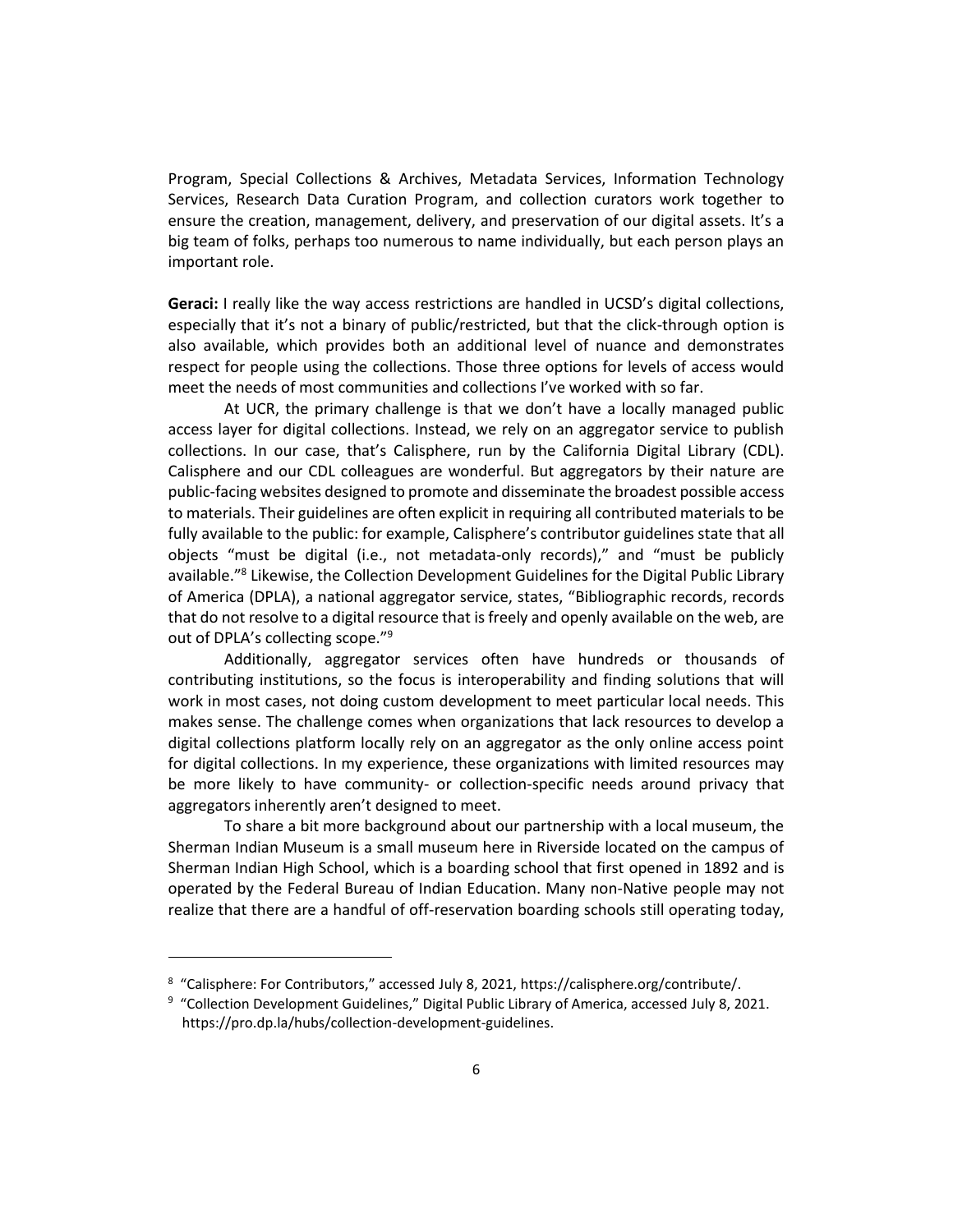and Sherman is one of them. The museum opened in 1970 and holds the school's archives. The recent Council on Library and Information Resources (CLIR) Hidden Collections grant project was a two-year (2017–2019) collaboration between the museum and UCR Library with the purpose of digitizing the museum's archives.

While the museum is happy to make the majority of those holdings available online, there are a few different reasons museum curators and staff wish not to provide full online access to some materials, even when access is available to those materials onsite at the museum. There are some images, such as images of rock art, that the museum has chosen not to publish for reasons of cultural sensitivity. In other cases, there are issues of personal privacy regarding student records. There is also a particular issue with some records that list individuals' "Percent of Indian Blood." Project advisors, many of whom are part of local Native American communities, had concerns that publishing such data online could play a harmful role in current community politics around tribal membership and disenrollment.<sup>10</sup>

The work of incorporating these restricted materials appropriately into the larger digital collection was complex. We experimented with a number of different workarounds and settled on putting main content files in an area of our digital asset management system (DAMS) called "Extra Files" that doesn't get indexed by Calisphere, and putting a dummy file in the place where a primary display file usually goes. Luckily, our colleagues at CDL/Calisphere were very understanding about why this is important for the museum and have continued exploration of use cases for different kinds of mediated and restricted access.

I'd also like to mention that there was a pretty fantastic group of people involved in the project, including the museum director Lorene Sisquoc; Dr. Clifford Trafzer, who's a faculty member in American Indian history here at UCR; Amanda Wixon, the museum's assistant curator and a history Ph.D. student; Charlotte Dominguez, who coordinated digitization and description on-site at the museum; and Eric Milenkiewicz, who wrote the grant and managed the project as a whole.

<sup>&</sup>lt;sup>10</sup> For more on issues of tribal enrollment, disenrollment, and "Degree of Indian Blood", see Paul Spruhan, "CDIB: The Role of the Certificate of Degree of Indian Blood in Defining Native American Legal Identity," *American Indian Law Journal* 6, no. 2 (May 11, 2018)[,](https://digitalcommons.law.seattleu.edu/ailj/vol6/iss2/4) https://digitalcommons.law.seattleu.edu/ailj/vol6/iss2/4, and David E. Wilkins and Shelly Hulse Wilkins, *Dismembered: Native Disenrollment and the Battle for Human Rights* (Seattle, WA; London, UK: University of Washington Press, 2017), https://www.jstor.org/stable/j.ctvcwnnrw.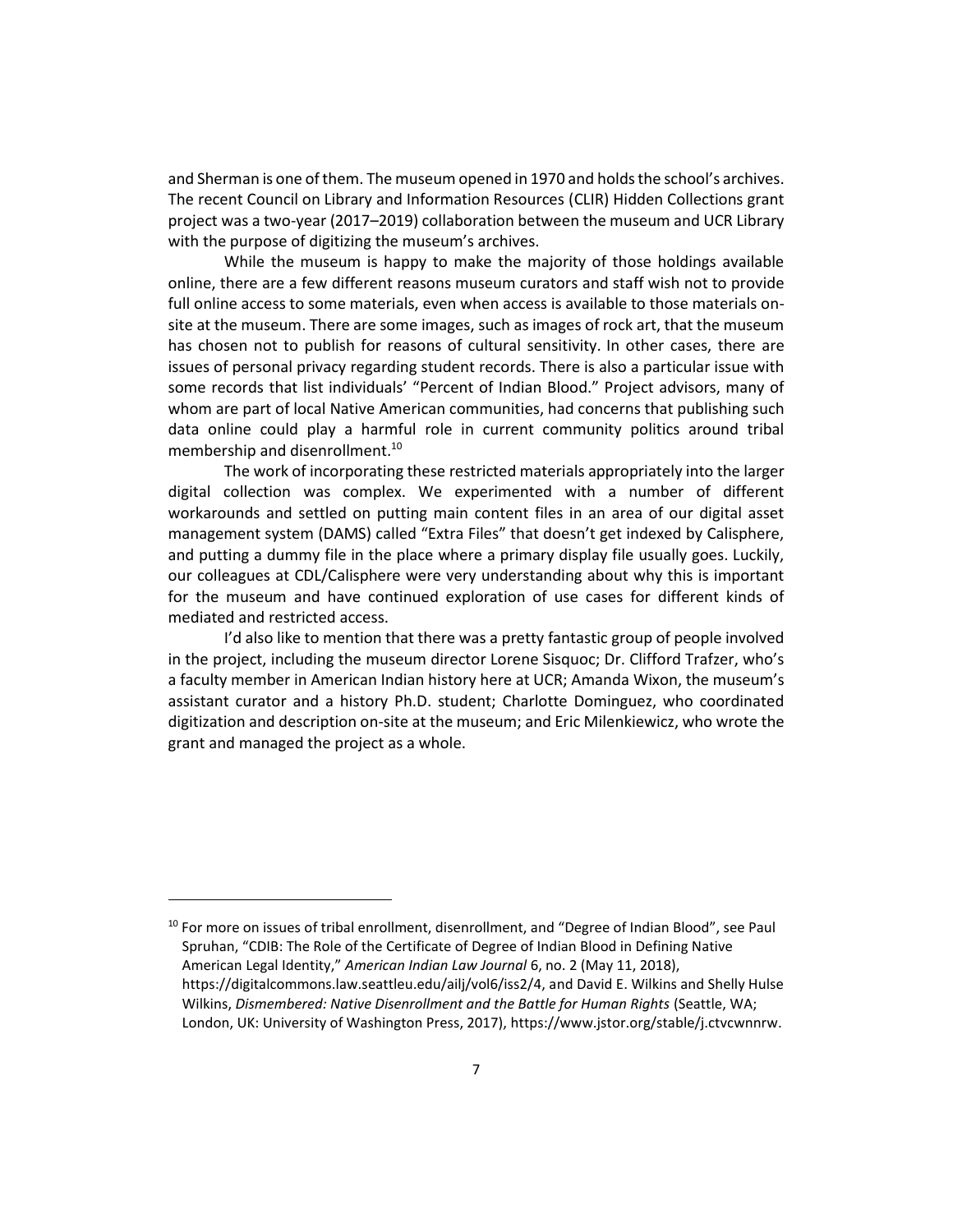lndian Museum > Sherman Indian Museum collection > Affidavit of E. M. Frost

#### Text / Affidavit of E. M. Frost



*Figure 2. Screenshot of an object from the Sherman Indian Museum with a restricted view in Calisphere*.

**Garcia-Spitz:** Our collections are also harvested by Calisphere and DPLA and similarly we are unable to display restricted items in these systems. It is an added layer to consider interoperability between systems and how the representation of digital objects can vary from context to context. And there are broader implications when these sorts of items are seen as "special cases."

**Geraci:** The word "special" can be frustrating in this context. I understand why these kinds of requirements may be complex to implement from a software development perspective, but being able to provide different kinds or levels of access to different materials doesn't feel like it should be considered a particularly obscure use case for a digital collections system.

**Garcia-Spitz:** One challenge in my context has been the built-in thinking that access is the priority, and that if something can't be made publicly accessible, we shouldn't devote as many resources to it. There are consequences to prioritizing items out of copyright or requiring that items must be publicly available on the web, in that if we do not engage in this work now, we will only be preserving and making accessible certain types of content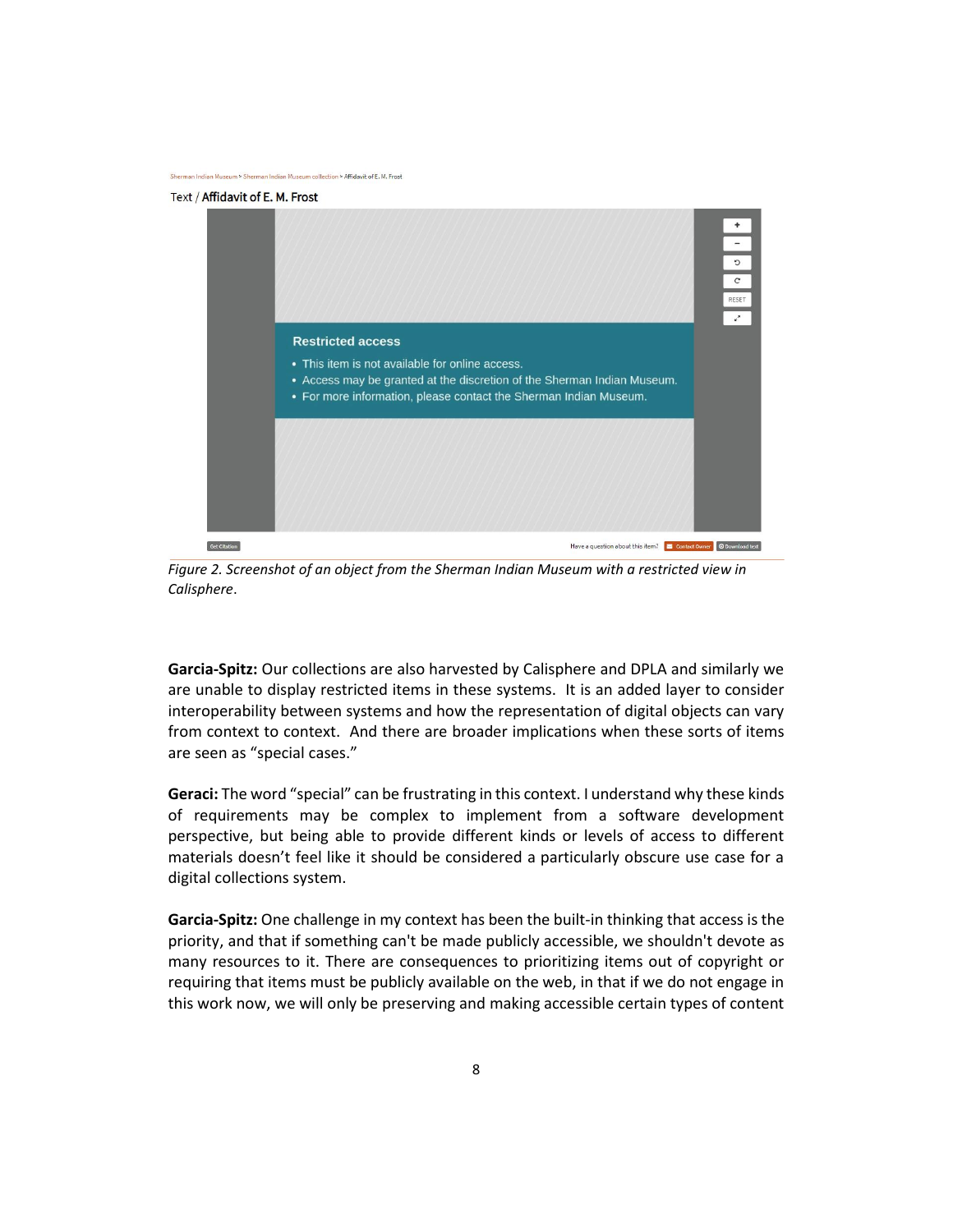for scholarly research and use. Often the restricted materials have concrete evidentiary value. And more broadly, we are not always able to take the time and resources to engage with particular communities within project timelines to do the work to determine what can be made available publicly or should be restricted based on community evaluation.

**Geraci:** I've encountered the same thing. I think the prioritization of access can really skew the contents of what is selected to digitize: we have so many digital collections of visually appealing "cool images" like postcards that don't present any privacy concerns or directly relate to any particular community. Archival collections that could potentially be more meaningful to provide digital access to, but would require more community engagement and strategizing about privacy and access issues, get deprioritized or considered too troublesome.

I really appreciate Kim Christen's work around problematizing "openness" in the context of Indigenous knowledge.<sup>11</sup> She's been one of the most prominent voices challenging the idea that we should be striving for full public access to all information. I'd love to see more in-depth engagement with her work in our field and in the design of "mainstream" digital repositories, beyond just mentioning that Mukurtu is cool and important (which it is)! There's also an article by developers who worked on Mukurtu that does a nice job contextualizing these issues for a developer audience,<sup>12</sup> which I think is something we need more of.

I agree that when our time and resources are stretched very thin and we have little capacity for sustained community engagement, it can sometimes be more ethical to not do the project at all, rather than to do it in a more haphazard and potentially harmful way. But declining to pursue a project can also perpetuate bias and invisibility in digital collections.

**Garcia-Spitz:** I'm actually trying to find that balance right now in my work with the Melanesian Archive materials. The CLIR Recording at Risk grant we're applying for would enable us to digitize a huge chunk of audio in the Melanesian Archive, but I won't have time to do in-depth community engagement within the one-year timeline of the grant. I'm hoping to be able to get the content digitized and in our system, and then slowly work with the communities to make the content available accordingly.

<sup>&</sup>lt;sup>11</sup> Kimberly Christen, "Does Information Really Want to Be Free? Indigenous Knowledge Systems and the Question of Openness," *International Journal of Communication* 6 (January 2012): 2870-2893.

<sup>12</sup> Craig Dietrich and John Bell, "Representing Culture via Agile Collaboration," in *Handbook of Research on Technologies and Cultural Heritage: Applications and Environments* (Hershey, PA: IGI Global, 2011), 207-222, https://doi.org/10.4018/978-1-60960-044-0.ch010.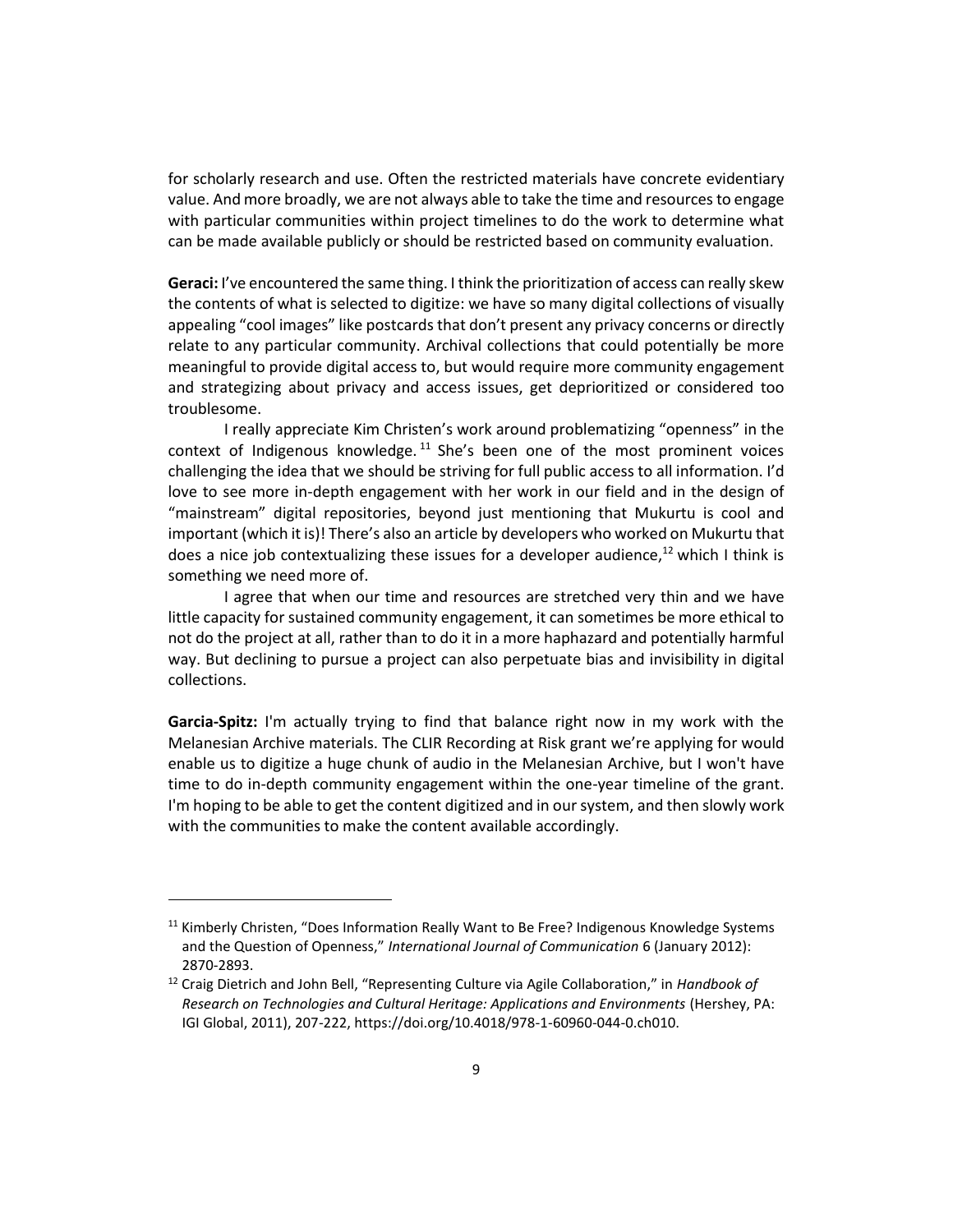The collections are sound recordings containing field interviews, oral histories, and music from the Melanesian Archive. Some of it can be quite sensitive, because the interviews were conducted by anthropologists and were never really intended for wide distribution. It's also in eight different languages which I am not able to speak or understand and so it is challenging and requires community engagement to determine appropriate protocols for working with the recordings. $^{13}$ 

It's rich content that contains the history and knowledge of these communities. It's vital that the communities are able to listen to these recordings. We must improve access to what was previously limited to researchers that were able to physically visit the archive and could afford to have reproductions made, as well as to safeguard against the deterioration of the physical materials. It would take many years for us to try and reformat these recordings in house and our equipment may not withstand long enough to reformat it all, so I don't want to miss the opportunity to apply for a large amount of funding that makes it possible to digitize it in one year. I believe the approach of digitizing first and community engagement after will work in this case because having the audio recordings in digital form will facilitate the process of working with the community, but in other cases consulting with the communities first to determine the appropriate protocols and handling of the materials may take precedence.

**Geraci:** I like the approach that the digitization itself doesn't have to be so tightly coupled, timewise, with making the contents available.

**Garcia-Spitz:** Yes, the grant does not require that the content be made accessible, but the metadata must be made available. Thankfully, we can do that with our system, which took time to develop and takes time to maintain.

Vendors can often digitize materials so quickly, but the quality control and descriptive work, not to mention thinking, contextualizing and community engagement, is where we need time and resources. We've got a large backlog of digital projects that need additional time, attention, and specialized knowledge to do the description.

**Geraci:** It can be challenging to advocate for the kinds of work that can't be "solved" technically, that really do require individual attention and care.

 $13$  The CLIR Recording at Risk grant was awarded to the UC San Diego Library in the fifth cycle, May 2019. The grant proposal is available under Singsings and Storytelling: Sounds of Oceania Audio Reformatting Project at https://www.clir.org/recordings-at-risk/applicant-resources/. See also: Cristela Garcia-Spitz, Tommy Esau, and David Akin, "Digitizing Field Recordings: Boosting the Feedback Loop" PARADESIC at 100 Symposium, February 19, 2021, https://youtu.be/NTrKpXzIzxI.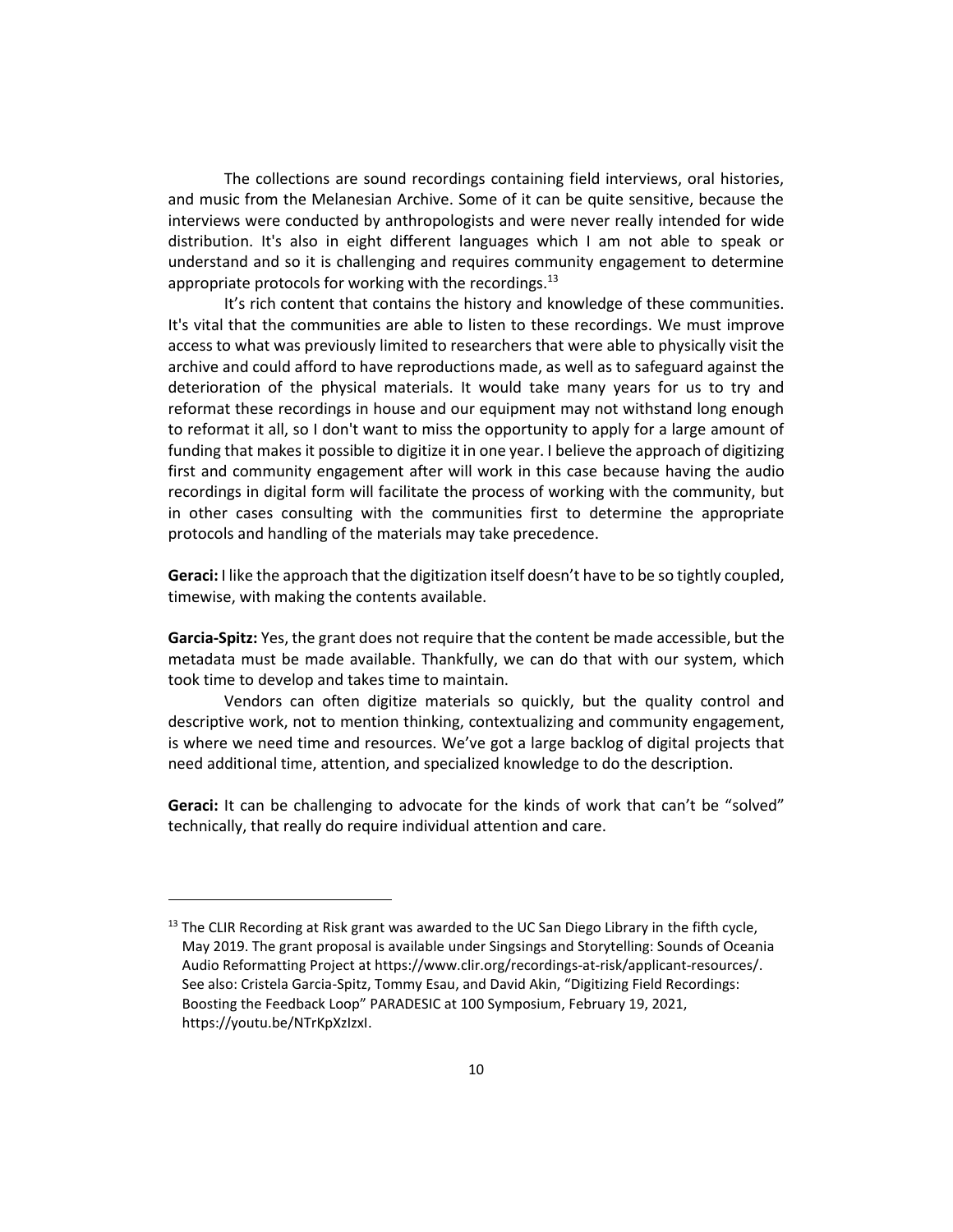**Garcia-Spitz:** And it is difficult to formally account for individual attention and care when doing project management. Many of our projects have become "phased" so that it can be open-ended when we are working with donors who are volunteering to do the description. A few years ago, we saw an opportunity to use the media management system JSTOR Forum as a tool to collaborate with the donors of collections to contribute to the descriptive work. JSTOR Forum had the features which allowed for us to have multiple editors and to design a simple form for donors to use. For example, when anthropologist Joan Larcom and photographer Ann Skinner-Jones were donating their photographs to the Melanesian Archive, we knew the images had little accompanying detail. We asked them if they were willing to contribute by providing descriptions and dates for the images when known. In a photograph depicting a man and a child, Larcom and Skinner-Jones identified the man as the father of the child and provided his name as well as further background on the role of fathers during that particular time period.<sup>14</sup> There are also themes that overlap between collections that has become more apparent as I worked with the creators to better understand the materials and the context. These are valuable partnerships that cannot be rushed, especially when creators are contributing their own time to the project. Collections and their meanings are enhanced the more we can build in-roads with the creators and communities. This is definitely one of the main reasons it is so important to be more engaged with creators and communities and have a respectful approach as we make collections available online.

# *What do we mean by ethics? What is the difference between ethical practice and practice informed by a feminist ethics of care? What does a feminist ethics of care look and feel like?*

**Geraci:** When I say "ethics," I mean the overarching concept of working to do the right thing, and repair or improve the world around me. Is that a tautology? I try to lead an ethical life by thinking deeply about both my own actions and the systems I engage with and acting in ways that I think will maximize benefit and minimize harm to other people and to the planet.

My understanding of feminist ethics of care is that it's a way of approaching ethics that centers interpersonal relationships and empathy.

**Garcia-Spitz:** That is a clear and useful way of defining it. How do you think feminist ethic of care filter into the workplace?

<sup>&</sup>lt;sup>14</sup> Proud Papa, Summer 1981, Ann Skinner-Jones and Joan Larcom Photographs, UC San Diego Library Digital Collections, https://library.ucsd.edu/dc/object/bb4987853m.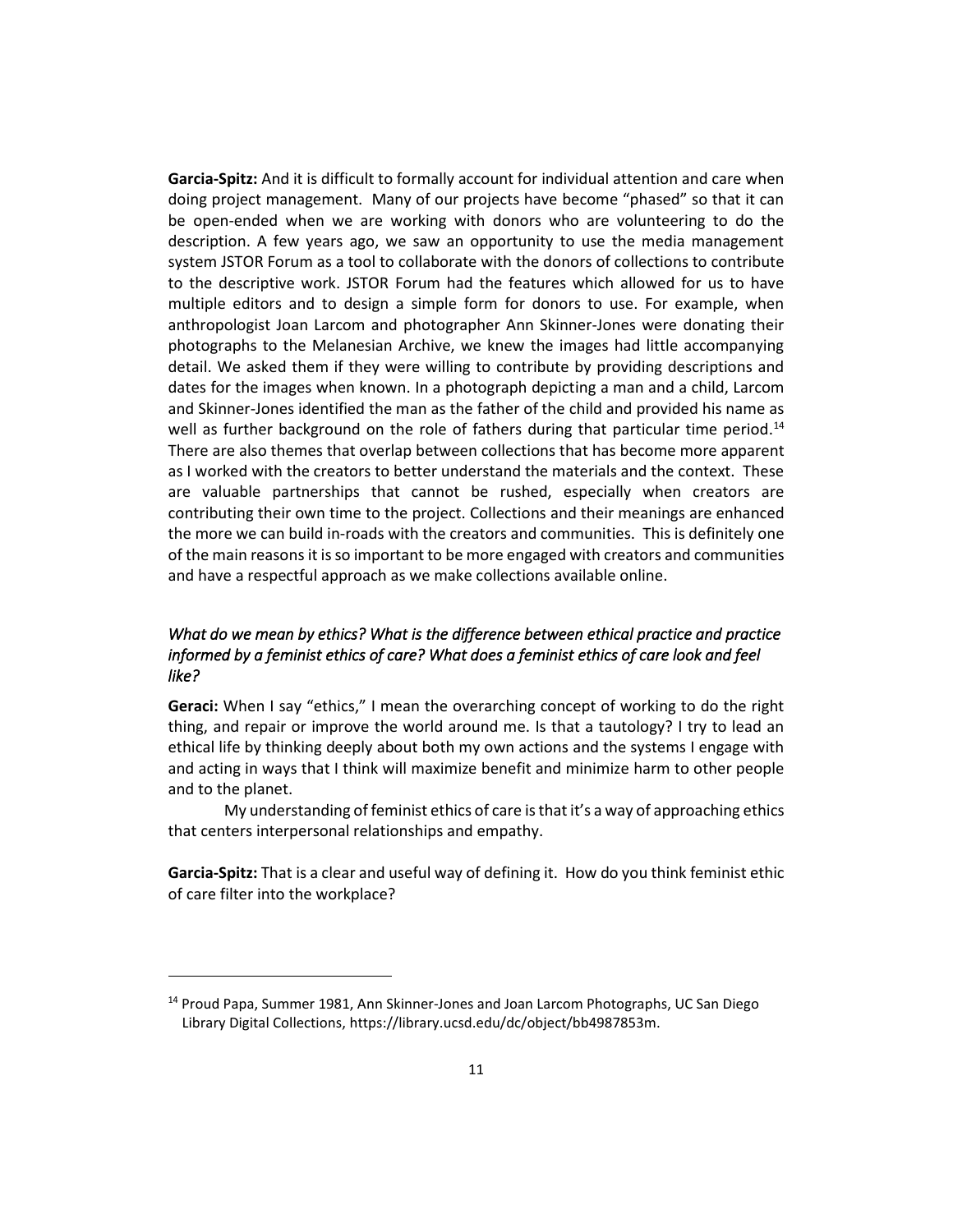**Geraci:** One layer to acknowledge that in many workplaces, we work with and for people who hold a wide variety of political beliefs. Talking about feminist theory is pretty normal and uncontroversial if you're a student or faculty member, at least in many fields. But at many jobs, even when we work on a campus, it can be more complicated than that. That's compounded by the fact that as librarians in the University of California system, academic freedom is a thorny issue that has been the subject of recent bargaining by our union, UC-AFT.<sup>15</sup> Sometimes even saying "ethics" is touchy because people can interpret that word in more of a legalistic compliance framework.

So even where my own thinking is informed by feminist ethics, I often take the tactic of presenting an idea in more generic workplace terms like "best practices" or "meeting stakeholder needs." I think this is generally useful in service of getting things done, but I also try to be cautious of how generic terms may be restrictive of my own imagination or depth of thought.

I also think that in the digital collections realm specifically, delineating between practices of a more general conception of ethics and a feminist ethics of care can be a bit slippery. From my understanding, the idea of feminist ethics of care comes out of articulating the ways in which more generic understanding of ethics have not appropriately accounted for women's experiences and perspectives.<sup>16</sup> In Michelle Caswell and Marika Cifor's work that popularized feminist ethics of care within archival studies, it's framed as an alternative to the legalistic, rights-based framework assumed by work in the field of human rights archives.<sup>17</sup> In the digital library world, I'm not sure if we have a well-established generalized concept of ethics to refine or react against. Current discussions around feminist ethics in particular have seemed to be simultaneous with discussions of social justice and ethics in general. $^{18}$ 

**Garcia-Spitz:** It's also been very useful to have these types of conversations and debates in public forums through our professional organizations and at conferences. I've taken

<sup>&</sup>lt;sup>15</sup> UC-AFT Unit 17 Librarians fought for academic freedom for all non-teaching academic employees during the bargaining process in 2018-2019, *UC-AFT Librarians Blog*, https://ucaftlibrarians.wordpress.com/; Lindsay Ellis, "Do College Librarians Have Academic Freedom? Amid Push, California's 'Will Not Be Silent,'" *The Chronicle of Higher Education*, August 27, 2018, https://www.chronicle.com/article/Do-College-Librarians-Have/244377.

<sup>16</sup> See Carol Gilligan, *In a Different Voice: Psychological Theory and Women's Development* (Cambridge, MA: Harvard University Press, 1993).

<sup>&</sup>lt;sup>17</sup> Michelle Caswell and Marika Cifor, "From Human Rights to Feminist Ethics: Radical Empathy in the Archives," *Archivaria* 81 (2016): 23-43, https://archivaria.ca/index.php/archivaria/article /view/13557.

<sup>&</sup>lt;sup>18</sup> Bethany Nowviskie[,](http://nowviskie.org/2015/on-capacity-and-care/) "On Capacity and Care," Bethany Nowviskie, October 4, 2015, http://nowviskie.org/2015/on-capacity-and-care/.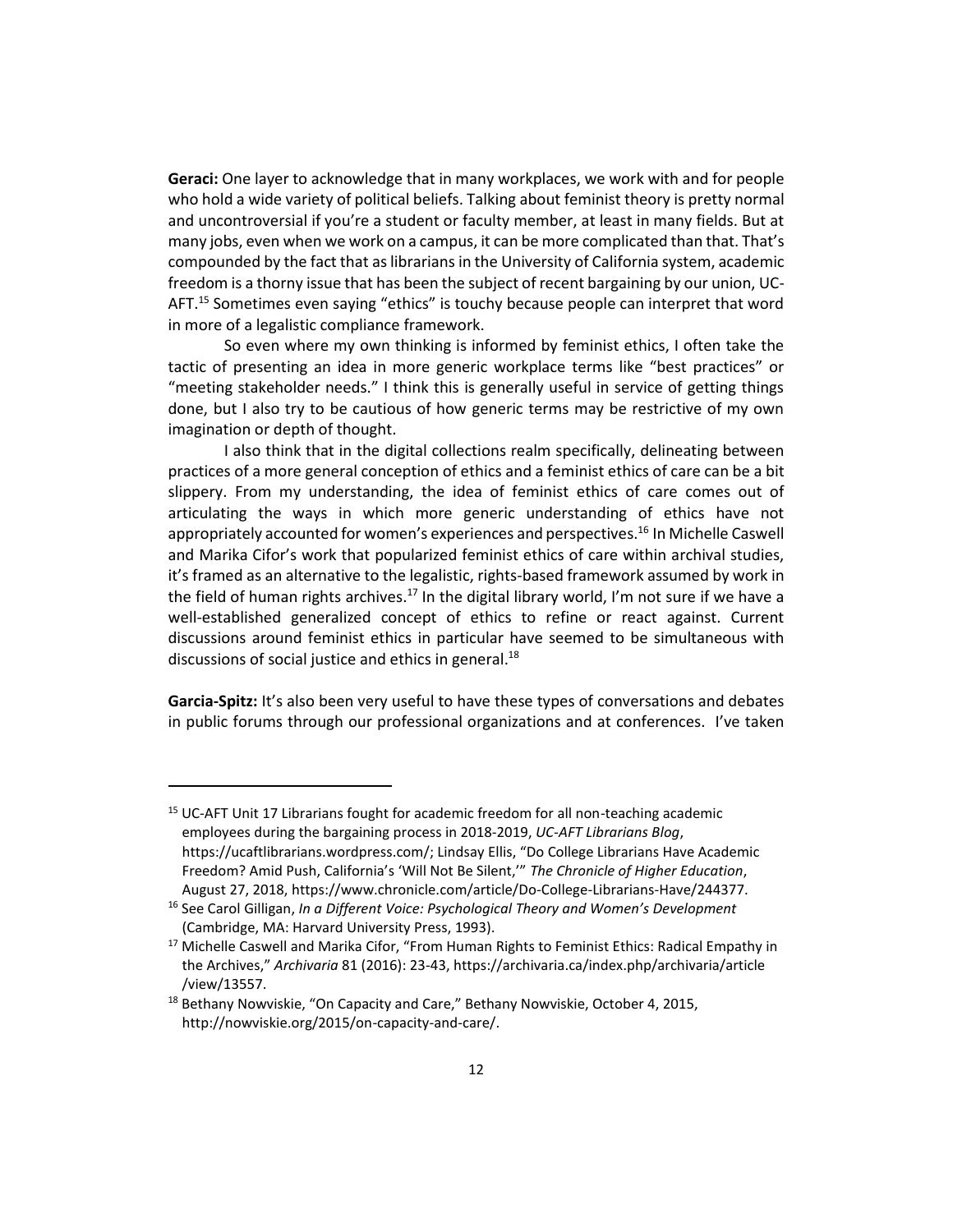heart from recent keynotes and sessions at DLF and there is a rise in publications pushing this front in academic literature.<sup>19</sup>

There are examples of change. The Council on Library and Information Resources (CLIR) has taken steps to build a more inclusive program by changing its guidelines for grants in ways such as removing the short-term staffing recommendations in order to address contingent labor practices, revising their requirements to design appropriate outreach for the specific user communities, and incentivizing collaborations.<sup>20</sup> As the digital library community becomes more engaged in discussions of social justice and ethics, we can improve the work and our approaches.

# *How does a feminist ethics of care inform your decision-making as you navigate technological infrastructures where care has historically only been an afterthought, if a thought at all?*

**Garcia-Spitz:** In *Feminist Perspectives on Ethics*, Elisabeth Porter lists interrogating meanings and proposing alternatives as central features of feminist ethics. She also states, "perspectives that assume either-or options provoke inclusionary-exclusionary responses."<sup>21</sup> Our systems are often built on either-or thinking. Keeping that in mind, it's important that we actively:

- 1. Question social roles and the systems that reinforce inequalities;
- 2. Call attention to underrepresentation of marginalized communities;
- 3. Fight against binary thinking that reinforce stereotypes; and ultimately
- 4. Change the systems, standards, and practices.

Regrettably, these aren't always easy to do. One of our recent projects consists of materials from Ambae Island in the nation of Vanuatu in the Pacific Islands. The Library of Congress Subject Heading lists the preferred name as Aoba, $^{22}$  which is the name of the island before Vanuatu's independence from the British and the French. "Aoba" is a name

 $19$  Several of the past DLF Forum Keynotes have addressed social justice issues including Safiya U. Noble's "Power, Privilege, and the Imperative to Act" in 2015, Stacie Williams' "Implications of Archival Labor" in 2016, and Anasuya Sengupta's "Decolonizing Knowledge, Decolonizing the Internet: An Agenda for Collective Action" in 2018. "Past DLF Forums," Digital Library Federation, accessed July 8, 2021, https://www.diglib.org/dlf-events/past/.

<sup>&</sup>lt;sup>20</sup> "Toward a More Inclusive Grant Program," Council on Library and Information Resources, March 15, 2019, https://www.clir.org/2019/03/toward-a-more-inclusive-grant-program/.

<sup>21</sup> Elisabeth J. Porter, *Feminist Perspectives on Ethics* (London, UK: Longman, 1999).

<sup>&</sup>lt;sup>22</sup> Library of Congress, "Aoba (Vanuatu)," LC Linked Data Service: Authorities and Vocabularies, accessed July 8, 2021, http://id.loc.gov/authorities/subjects/sh89005298.html.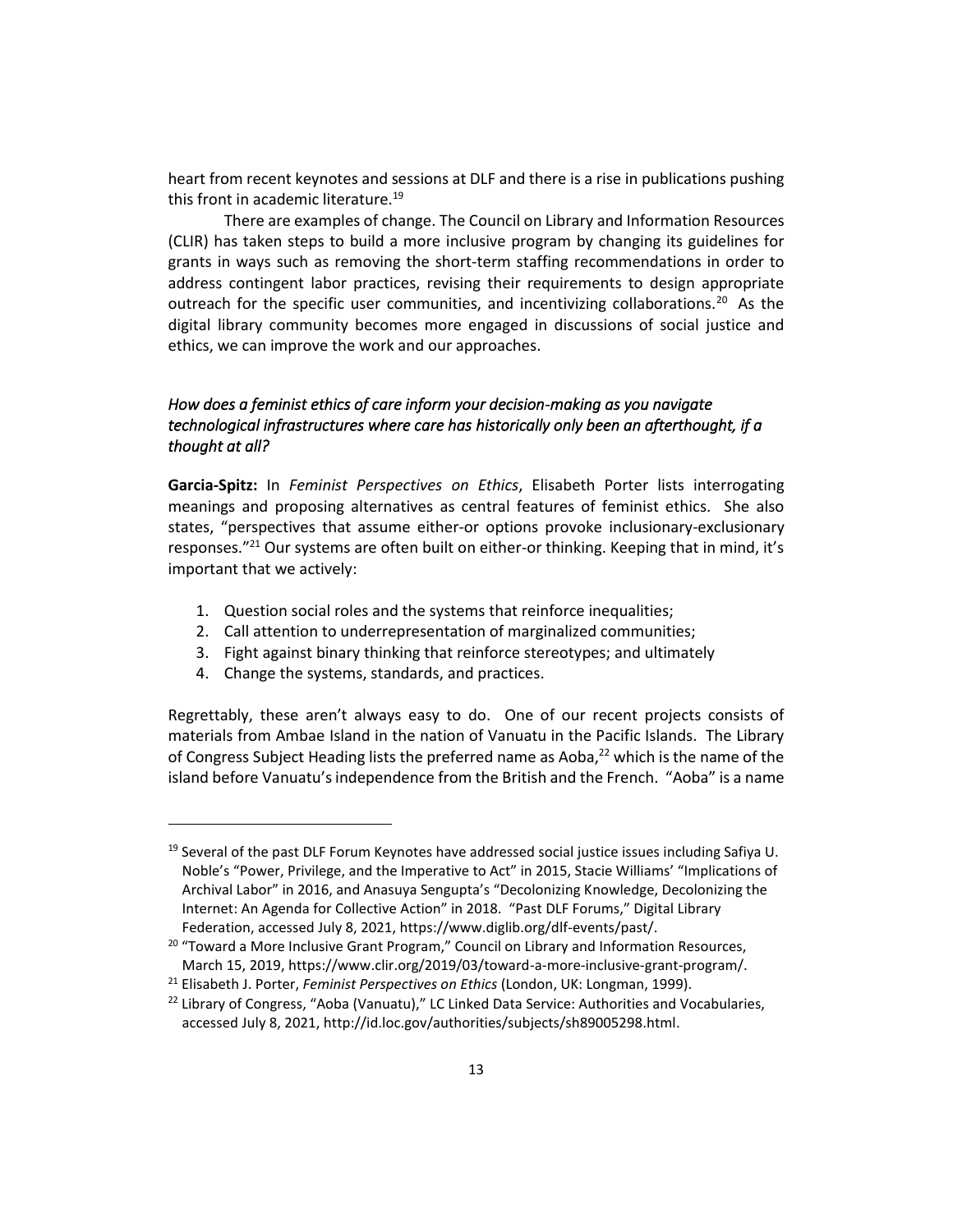with strong associations to colonialism. The materials from the collection document the time during and after independence, and so it is problematic to use this term continuously, especially in the post-independence time period. We did submit a subject heading revision proposal to Library of Congress to change the authorized form Aoba (Vanuatu) to Ambae (Vanuatu). However, since US Board on Geographic Names identifies Aoba (Vanuatu) as the preferred name of this island, Library of Congress will not change the subject heading. We are looking into changing our system so that we can display it correctly while still linking to the authorized LCSH term, however this will take time to implement and cannot be done in our catalog. In this case, there is still work to do to figure out how to appropriately describe and present these materials. It is an example of some of the long-term work to address biases in our categorization systems.

**Geraci:** Absolutely. A lot of my work involves metadata, so I have a laundry list of LCSH complaints and probably could have spent this whole piece talking about description and categorization ("Indians of North America" is one of the most frustrating LC headings; in our digital collections, I use "Indigenous peoples" as suggested by Christine Bone and Brett Lougheed).<sup>23</sup> When an LC term doesn't reflect current or community-preferred usage, I usually store both the preferred label and the LC URI in our digital asset management system (DAMS), and mark the term source as "local." This means the locally preferred term gets displayed publicly, but is associated with an identifier for a Library of Congress heading in the administrative interface. However, this is quite specific to the system I work in: I know some linked data-based systems don't actually store labels at all and just pull them in dynamically from external sources, which makes this more complicated. In theory, linked data should be making use of alternate terms easier, but so far, I've often seen it increase centralization of controlled vocabularies. I sometimes get frustrated that issues of bias in LCSH have been acknowledged in librarianship for many years, but still seem so difficult to make headway on.

When I think about care, I often think in terms of time and attention. I used to work as a caregiver and personal attendant, working with older people and people with disabilities; that was my primary context for "care" before encountering "ethics of care" in an academic setting. Caring for a person typically involves spending a lot of time with them, getting to know them, focusing your attention on meeting their needs, and advocating for them within larger systems. I can see some parallels to my current work caring for files and data (though any analogy to the literal work of caregiving should be

<sup>&</sup>lt;sup>23</sup> Christine Bone and Brett Lougheed, "Library of Congress Subject Headings Related to Indigenous Peoples: Changing LCSH for Use in a Canadian Archival Context," *Cataloging & Classification Quarterly* 56, no. 1 (January 2, 2018): 83-95, https://doi.org/10.1080/01639374 .2017.1382641.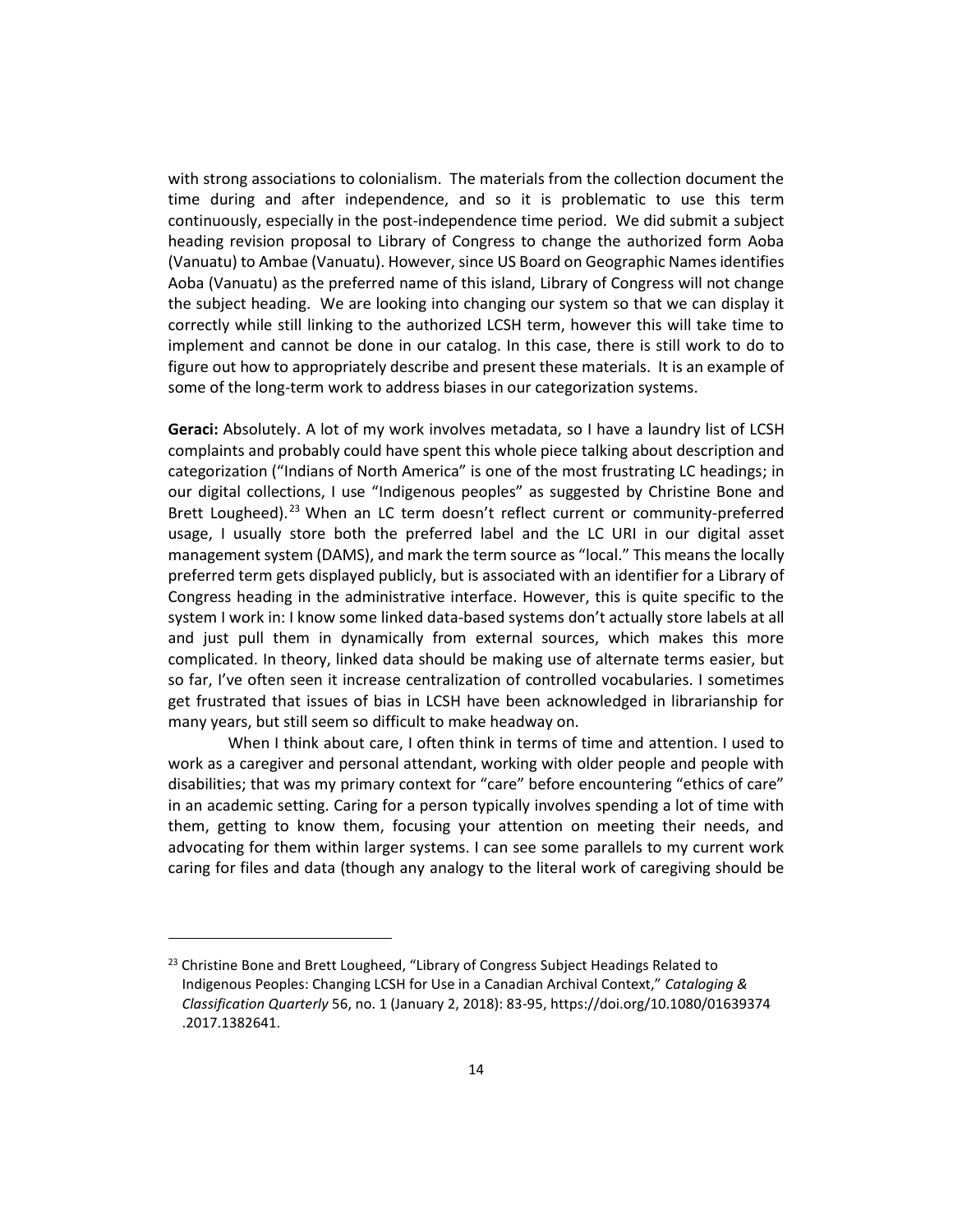qualified by saying that most care work is much harder work and pays less than most archives work).

For example, I recently worked with a collection of Arabic-language manuscript leaves that have been digitized. Much of the metadata is in Arabic, so I had to pay careful attention during data processing and ingest to ensure proper Unicode handling so that the Arabic script isn't being garbled by software treating US-ASCII as the default. The level of attention compelled by the ethical imperative to accurately represent the Arabic language can feel like a form of care at times: checking up on the metadata to make sure they're okay, getting to know their encoding needs, anticipating potential challenges, advocating for the necessary time. My thinking here has been significantly informed by Elvia Arroyo-Ramírez's work on challenges posed by existing systems to properly stewarding digital collections in languages other than English.<sup>24</sup>

On seeing garbled Arabic text on public display, computer scientist Ramsey Nasser has written, "It is better to display nothing than to butcher Arabic like this. Seeing this kind of mistake in public so often is hurtful: It's a reminder that not only is most software biased against scripts like Arabic, but also that no one involved…cared enough to check their work."<sup>25</sup> So I make an effort to care enough: care, both in the sense of knowing that something is important, and in the sense of focusing time and attention on it.

Representing a language accurately seems like it should be a baseline for any person or piece of software whose job involves words, but based on Nasser's observations of computer-garbled Arabic everywhere from airport signage to major motion pictures, it's clearly not at this point.<sup>26</sup> I wouldn't call my work here radical—it's certainly not getting at the root of any of the problems involved—but care feels accurate enough.

**Garcia-Spitz:** So much of what we do involves care from providing access to information, teaching, classification, and collection development, and even how the data is processed becomes a form of social action. *Librarianship and Human Rights* by Toni Samek is a guide that has a section on specific forms of social action used in library and information work towards social change.<sup>27</sup>

<sup>&</sup>lt;sup>24</sup> Arroyo-Ramírez, "Invisible Defaults and Perceived Limitations."

<sup>25</sup> Ramsey Nasser, "Unplain Text," *Increment* 5 (April 2018), https://increment.com/programming -languages/unplain-text-primer-on-non-latin/.

 $26$  Nasser maintains a blog at https://nopenotarabic.tumblr.com/ that documents examples of garbled Arabic.

<sup>27</sup> Toni Samek, *Librarianship and Human Rights: A Twenty-First Century Guide* (Oxford, UK: Chandos, 2007).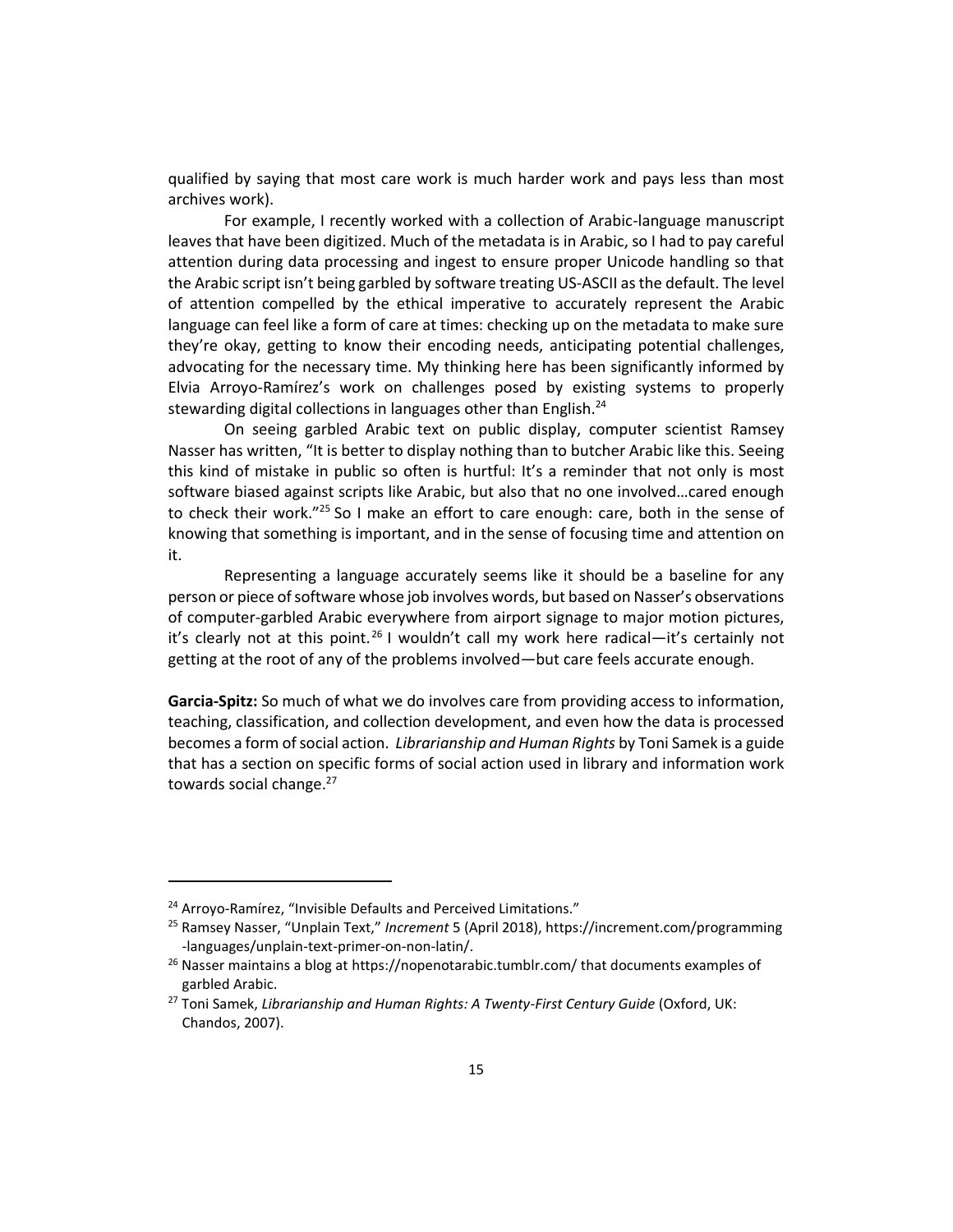# *What are other disciplines, fields, communities, experiences, that you have learned (or hope to learn) from around these issues?*

**Garcia-Spitz:** When anthropologists first go into the field, there's a time of adjustment to learn about the place and the people, and a conscious effort is made to understand the intent behind actions, words, and practices. Similarly, we need a period of research and reflection as we work with communities and collections. The notion of "thick description" in anthropology refers to this act of going beyond to understand the cultural context or layers of meaning and significance.<sup>28</sup> We need more methods and best practices for taking the time to build relationships, learn the context and significance when engaging with communities, and we need to provide tools and frameworks that allow communities to contribute context and rich descriptions from their perspective. As I mentioned earlier, currently we are using the tool JSTOR Forum to work with donors on creating description and I'm hoping we'll be able to expand the model to do more with communities in the future. It takes a period of time to determine the best way to communicate, provide guidance on using the tools and creating the description, and to build trust to work together. We usually do a few in-person meetings or conference calls sharing screens in the beginning and then periodic check-ins throughout the duration of the project. It can be challenging and lengthen the timeline of the project, but it greatly enhances the quality of the digital collection.

**Geraci:** I like that. I've heard the term "thick description" in passing but want to read and think more about this. Did you have a previous background in anthropology?

**Garcia-Spitz:** Yeah, I did my undergrad in anthropology and I have found that it shapes my approach to working with communities and collections. The knowledge and understanding of core concepts in anthropology helped prepare me for working with ethnographic materials, and also gave me the analytical skills and perspectives on the social dimensions of the work. I like to think that it has given me a more human-centric or community-minded approach to working in libraries and archives.

**Geraci:** My undergrad degree is in literature. I'm sure all the reading and critical thinking didn't hurt, but I don't know that I find myself drawing directly from it in my current work. Lately I've been interested in computer scientist Jean Yang's work on privacy and security, particularly about how we might prioritize privacy and user control of data in the design of programming languages themselves, making privacy less prone to being compromised

<sup>28</sup> Clifford Geertz, *The Interpretation of Cultures* (New York: Basic Books, 1989).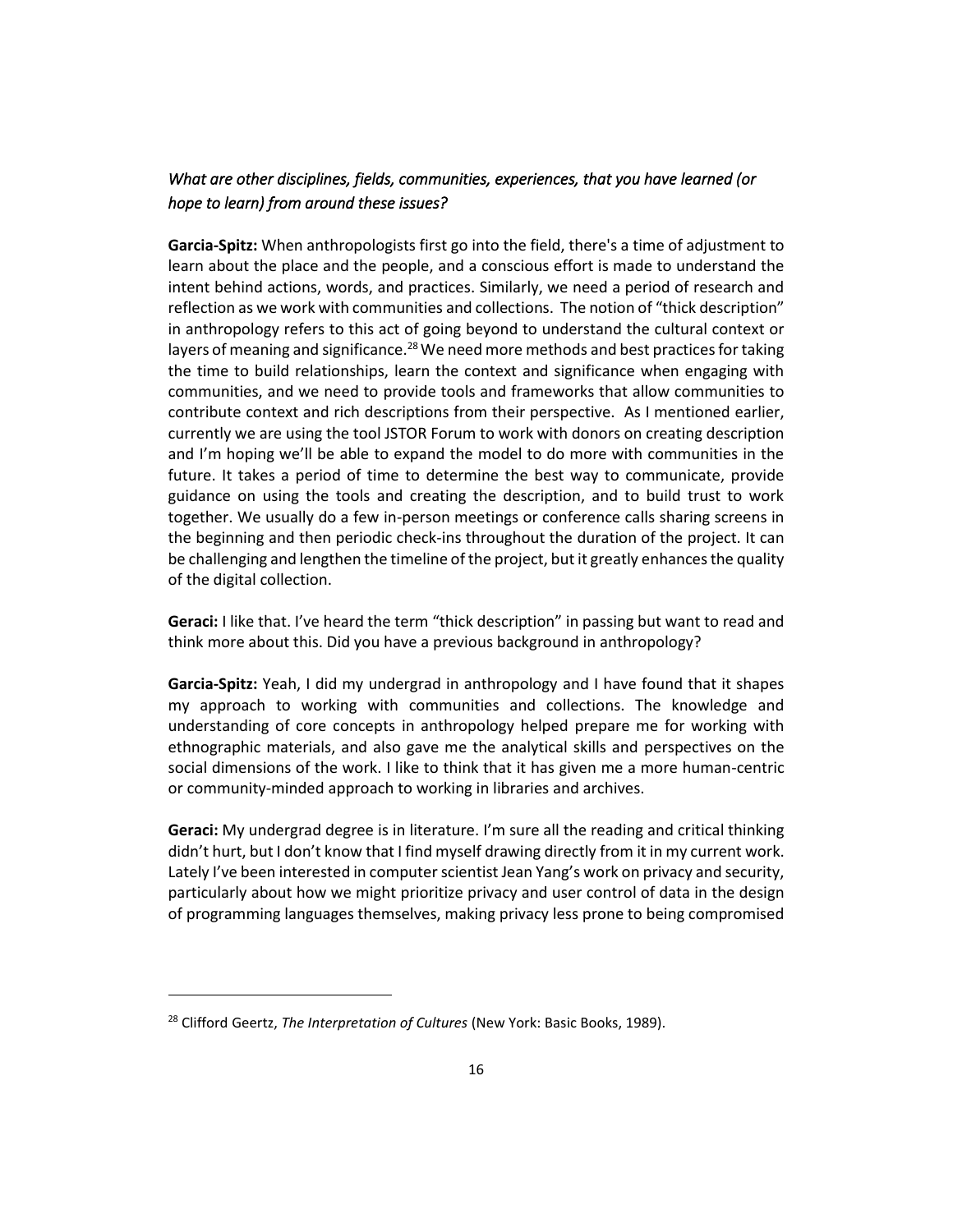by human error.<sup>29</sup> I think there's also a lot we can learn from technologists and organizations working at the intersection of information security and human rights, like WITNESS and Freedom of the Press Foundation. If we're serious about building trustworthy digital repositories for use by marginalized or vulnerable communities, I think our field needs to learn a lot more about digital security, and learn from those who specialize in security for those communities, rather than from the practices of mainstream private sector companies, which often put members of those communities at greater risk. While this isn't specific to digital collections, my approach to collaborative community projects at work have also been influenced by my involvement with activism and community organizing in my personal life. That's taken many forms throughout my life: I'm especially proud of work I've done supporting human rights documentation, both on the Mexico/US border and with police violence in the US Currently, I volunteer with a harm reduction group here in Riverside that provides nonjudgmental health support to people who use drugs.

These experiences have shown me what institutional-community relationships can look and feel like from the community perspective, which shapes the way I interact with people in my work role. I would encourage more archivists and librarians who are interested in community collaborations in their professional life to participate in some sort of community organizing outside of work. Especially if one comes from a more privileged background, it can be a valuable experience in learning how to be a person outside of an academic/professional context, and getting a better feel for when involvement by an academic or other large institution in community affairs is useful and when it's not.

**Garcia-Spitz:** There is something unique about the library and archives profession that it lends itself so nicely to bringing in knowledge from our different roles and other disciplines into the practice.

#### **CONCLUSION**

Applying feminist ethics of care in the practice of digital library and archives work is an ongoing challenge requiring continual attention, maintenance, and care of both a technical and interpersonal nature. Both the technical systems and social organizations in which we work as digital library practitioners in large US academic institutions are largely not designed to facilitate effective social justice work or equitable collaboration with marginalized communities. Yet as practitioners, we have access to systems and points of

<sup>29</sup> Jean Yang, "Building Privacy Right into Software Code," *The Conversation*, February 20, 2017[,](http://theconversation.com/building-privacy-right-into-software-code-67623) https://theconversation.com/building-privacy-right-into-software-code-67623.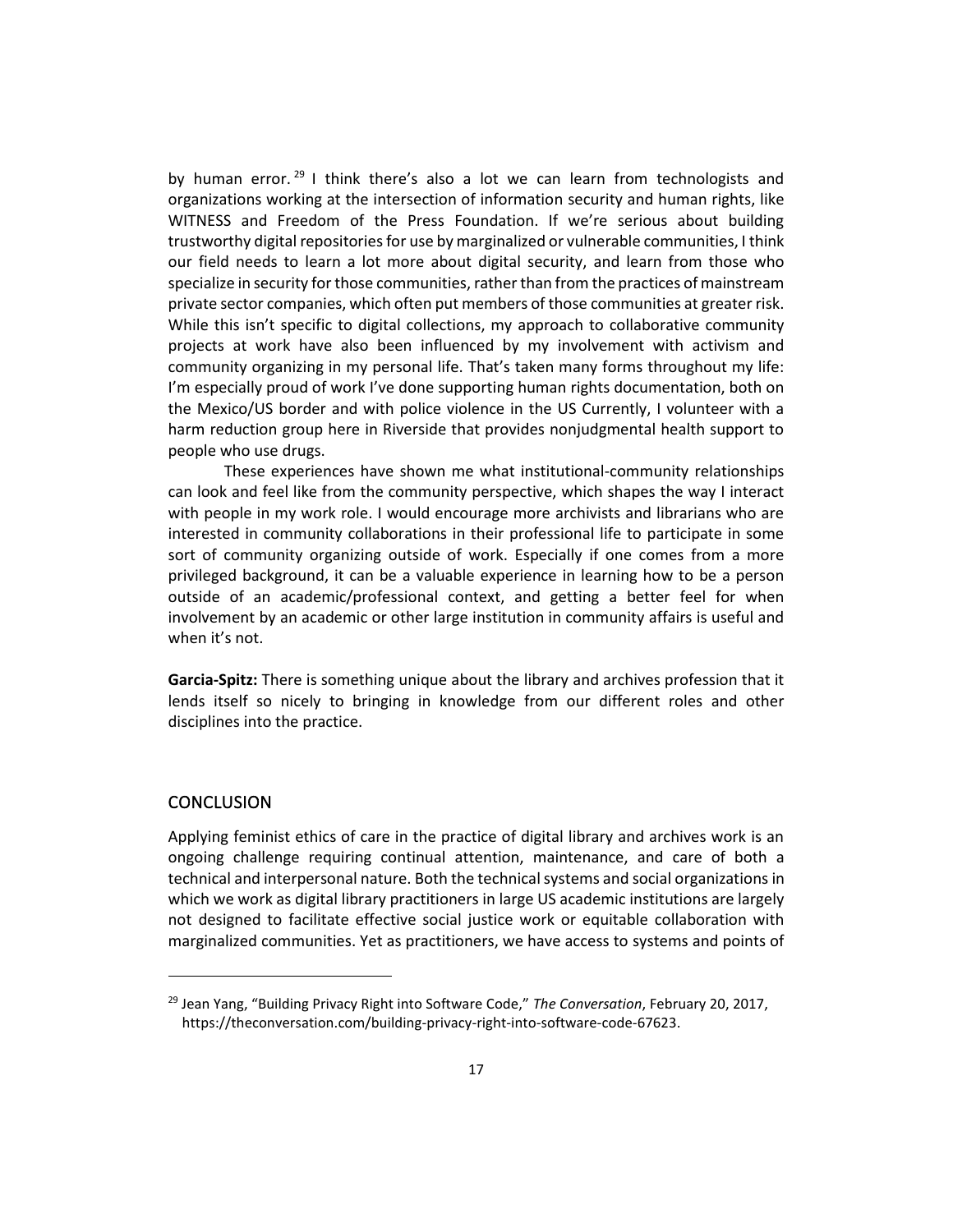concrete decision-making that shape how digital collections are organized, published, and preserved. When combining critical reflection and technical familiarity, practitioners are well-positioned to creatively bend and ultimately change these systems to better meet community needs and be more ethical.

Several particular areas that call for such attention include more granular approaches to access and privacy in digital repository systems and improving access to systems with such support for small organizations; addressing ongoing metadata issues in regard to colonial or otherwise inappropriate terminology in widely used controlled vocabularies; and ensuring accurate rendering of text in non-English languages.

As practitioners, we play a significant role in shaping digital libraries, and must look closely at ourselves and the collective responsibility we have in the work that we do. Ultimately, it will require ongoing dialogue, hands-on decision-making, and consistent thoughtfulness in the form of advocacy in order to design systems that center more voices and perspectives and further address ethical issues in digital collections.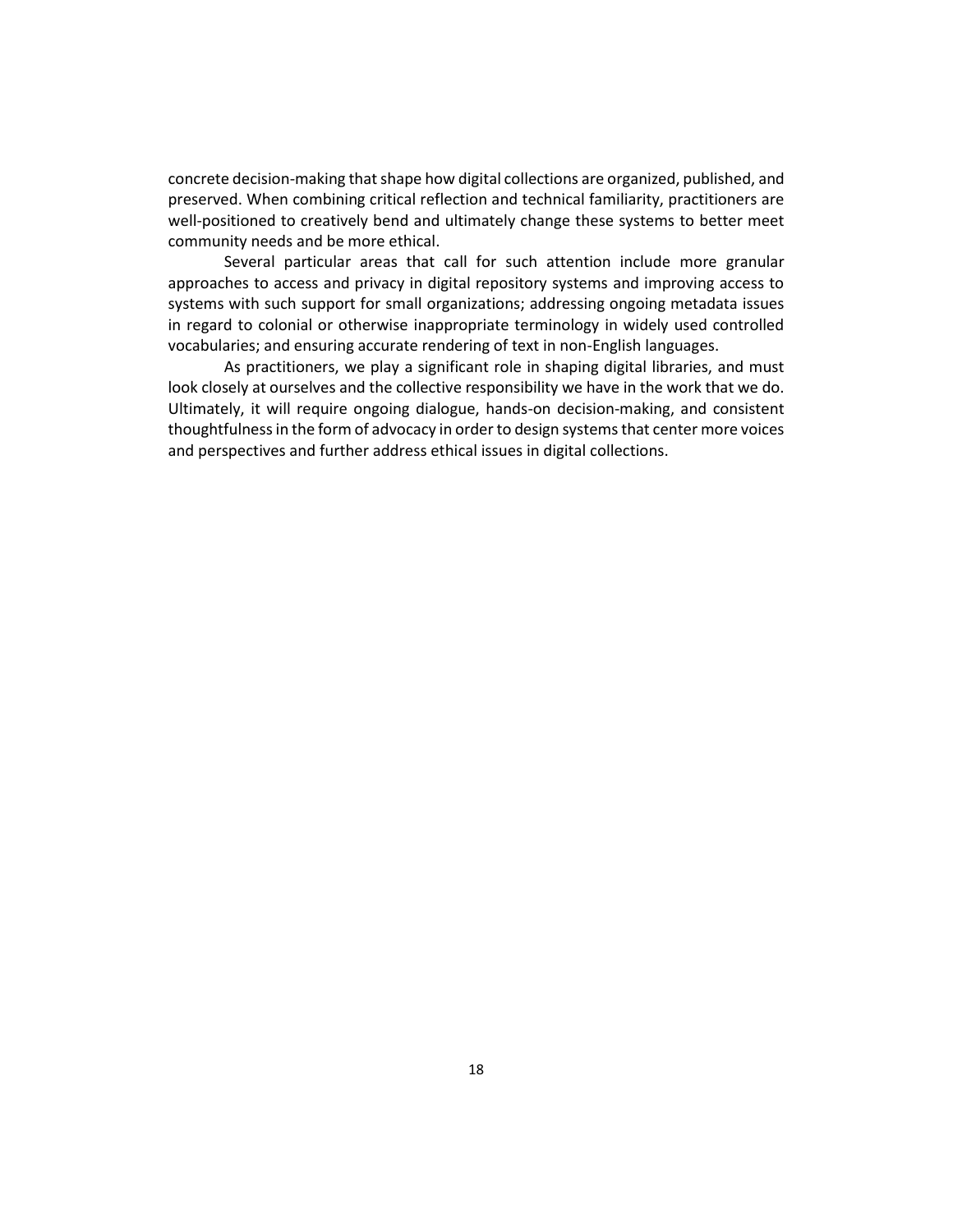#### **BIBLIOGRAPHY**

- "About the Digital Library Federation." Digital Library Federation, March 16, 2016[.](https://web.archive.org/web/20160316222547/https:/www.diglib.org/about/) https://web.archive.org/web/20160316222547/https://www.diglib.org/about/.
- "Aoba (Vanuatu)." LC Linked Data Service: Authorities and Vocabularies | Library of Congress. http://id.loc.gov/authorities/subjects/sh89005298.html.
- Arroyo-Ramírez, Elvia. "Invisible Defaults and Perceived Limitations: Processing the Juan Gelman Files." October 30, 2016[.](https://medium.com/on-archivy/invisible-defaults-and-perceived-limitations-processing-the-juan-gelman-files-4187fdd36759) https://medium.com/on-archivy/invisibledefaults-and-perceived-limitations-processing-the-juan-gelman-files-4187fdd36759.
- Bone, Christine and Brett Lougheed. "Library of Congress Subject Headings Related to Indigenous Peoples: Changing LCSH for Use in a Canadian Archival Context." *Cataloging & Classification Quarterly* 56, no. 1 (January 2, 2018): 83-95[.](https://doi.org/10.1080/01639374.2017.1382641) https://doi.org/10.1080/01639374.2017.1382641.
- "Calisphere: For Contributors." Calisphere. Accessed July 8, 2021[.](https://calisphere.org/contribute/) https://calisphere.org /contribute/.
- Caswell, Michelle and Marika Cifor. "From Human Rights to Feminist Ethics: Radical Empathy in the Archives." *Archivaria* 81 (2016): 23-43. https://archivaria.ca /index.php/archivaria/article/view/13557.
- "Collection Development Guidelines." Digital Public Library of America. Accessed July 8, 2021. [h](https://pro.dp.la/hubs/collection-development-guidelines)ttps://pro.dp.la/hubs/collection-development-guidelines.
- Dietrich, Craig and John Bell. "Representing Culture via Agile Collaboration." *Handbook of Research on Technologies and Cultural Heritage: Applications and Environments*, 2011, 207-222. https://doi.org/10.4018/978-1-60960-044- 0.ch010.
- "DLF » About." Digital Library Federation, November 23, 2012[.](https://web.archive.org/web/20121123001307/http:/www.diglib.org:80/about/) https://web.archive.org /web/20121123001307/http://www.diglib.org:80/about/.
- Ellis, Lindsay. "Do College Librarians Have Academic Freedom? Amid Push, California's 'Will Not Be Silent.'" *The Chronicle of Higher Education*, August 27, 2018[.](file:///C:/Users/cgarciaspitz/AppData/Local/Microsoft/Windows/INetCache/Content.Outlook/K4LJ9G4T/) https://www.chronicle.com/article/Do-College-Librarians-Have/244377.
- "Funded Projects." Council on Library and Information Resources. Accessed July 8, 2021[.](https://www.clir.org/hiddencollections/funded-projects/) https://www.clir.org/hiddencollections/funded-projects/.
- Geertz, Clifford. *The Interpretation of Cultures*. New York: Basic Books, 2000.